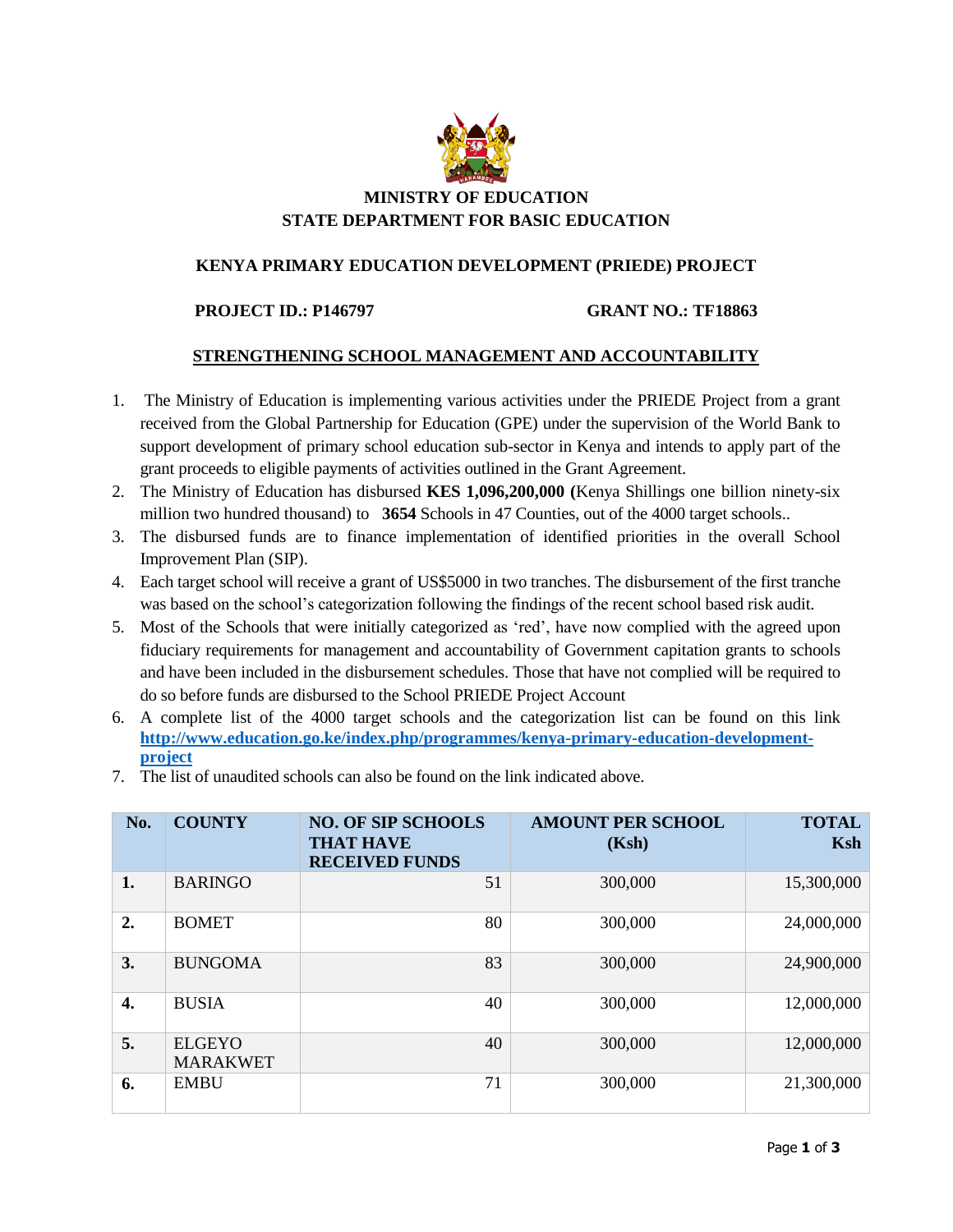| No. | <b>COUNTY</b>    | <b>NO. OF SIP SCHOOLS</b>                 | <b>AMOUNT PER SCHOOL</b> | <b>TOTAL</b> |
|-----|------------------|-------------------------------------------|--------------------------|--------------|
|     |                  | <b>THAT HAVE</b><br><b>RECEIVED FUNDS</b> | (Ksh)                    | Ksh          |
| 7.  | <b>GARISSA</b>   | 56                                        | 300,000                  | 16,800,000   |
| 8.  | <b>HOMA BAY</b>  | 119                                       | 300,000                  | 35,700,000   |
| 9.  | <b>ISIOLO</b>    | 60                                        | 300,000                  | 18,000,000   |
| 10. | <b>KAJIADO</b>   | 73                                        | 300,000                  | 21,900,000   |
| 11. | <b>KAKAMEGA</b>  | 89                                        | 300,000                  | 26,700,000   |
| 12. | <b>KERICHO</b>   | 80                                        | 300,000                  | 24,000,000   |
| 13. | <b>KIAMBU</b>    | 92                                        | 300,000                  | 27,600,000   |
| 14. | <b>KILIFI</b>    | 86                                        | 300,000                  | 25,800,000   |
| 15. | <b>KIRINYAGA</b> | 40                                        | 300,000                  | 12,000,000   |
| 16. | <b>KISII</b>     | 148                                       | 300,000                  | 44,400,000   |
| 17. | <b>KISUMU</b>    | 84                                        | 300,000                  | 25,200,000   |
| 18. | <b>KITUI</b>     | 186                                       | 300,000                  | 55,800,000   |
| 19. | <b>KWALE</b>     | 131                                       | 300,000                  | 39,300,000   |
| 20. | <b>LAIKIPIA</b>  | 57                                        | 300,000                  | 17,100,000   |
| 21. | <b>LAMU</b>      | 49                                        | 300,000                  | 14,700,000   |
| 22. | <b>MACHAKOS</b>  | 139                                       | 300,000                  | 41,700,000   |
| 23. | <b>MAKUENI</b>   | 71                                        | 300,000                  | 21,300,000   |
| 24. | <b>MANDERA</b>   | 77                                        | 300,000                  | 23,100,000   |
| 25. | <b>MARSABIT</b>  | 53                                        | 300,000                  | 15,900,000   |
| 26. | <b>MERU</b>      | 139                                       | 300,000                  | 41,700,000   |
| 27. | <b>MIGORI</b>    | 103                                       | 300,000                  | 30,900,000   |
| 28. | <b>MOMBASA</b>   | 40                                        | 300,000                  | 12,000,000   |
| 29. | <b>MURANG'A</b>  | 122                                       | 300,000                  | 36,600,000   |